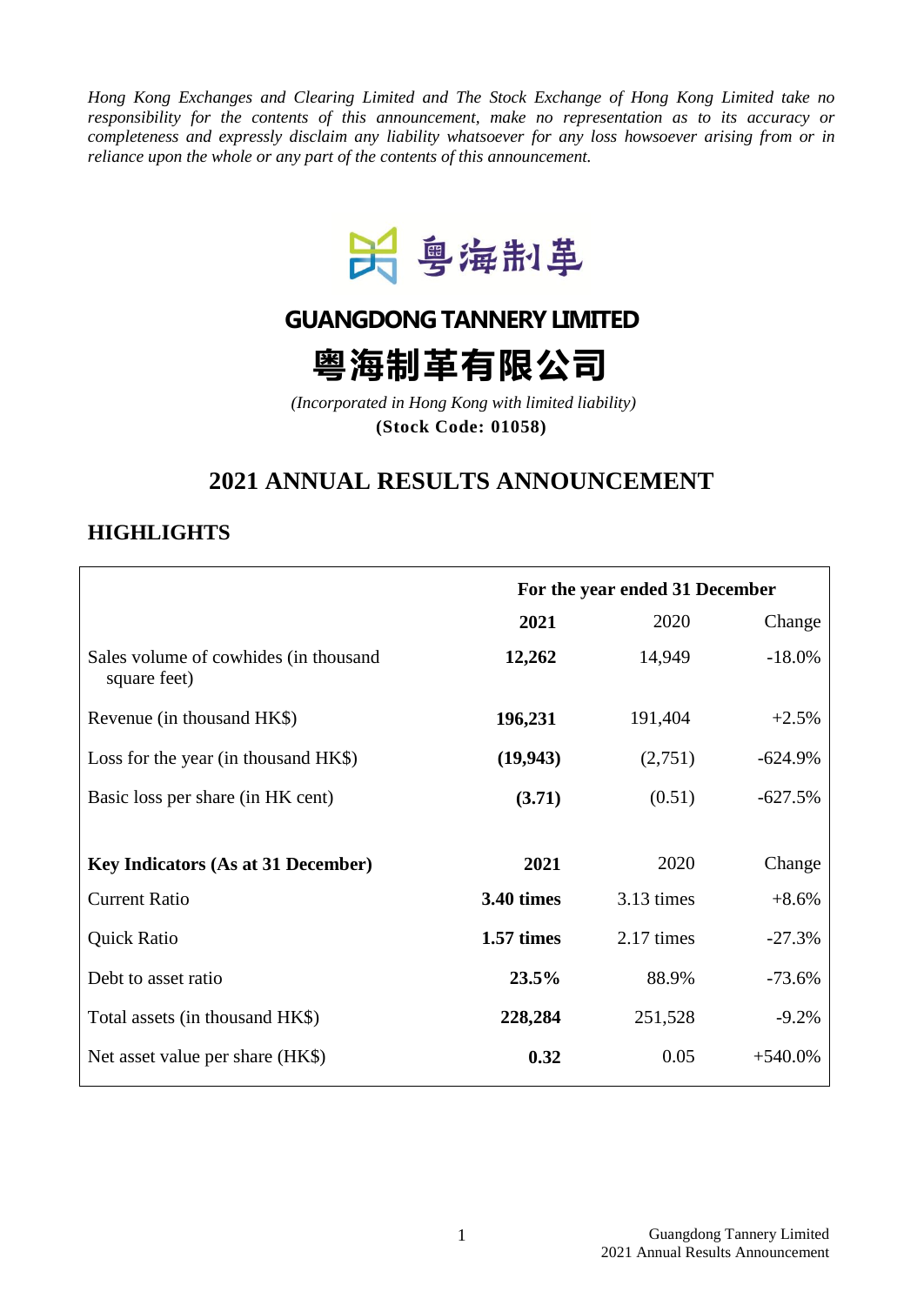# **FINANCIAL RESULTS**

The board of directors (the "Board") of Guangdong Tannery Limited (the "Company") announces the consolidated results of the Company and its subsidiaries (collectively referred to as the "Group") for the year ended 31 December 2021 together with comparative figures.

# **CONSOLIDATED STATEMENT OF PROFIT OR LOSS**

|                                                                                                                                                                                      | <b>Notes</b>        | 2021<br><b>HK\$'000</b>                               | 2020<br><b>HK\$'000</b>                                |
|--------------------------------------------------------------------------------------------------------------------------------------------------------------------------------------|---------------------|-------------------------------------------------------|--------------------------------------------------------|
| <b>REVENUE</b>                                                                                                                                                                       | $\overline{4}$      | 196,231                                               | 191,404                                                |
| Cost of sales                                                                                                                                                                        |                     | (178, 030)                                            | (177, 675)                                             |
| <b>Gross profit</b>                                                                                                                                                                  |                     | 18,201                                                | 13,729                                                 |
| Other income and gains<br>Selling and distribution expenses<br>Administrative expenses<br>Impairment on items of plant and equipment<br>Other operating income, net<br>Finance costs | $\overline{4}$<br>5 | 1,814<br>1,683)<br>32,510)<br>4,499)<br>985<br>1,994) | 6,180<br>1,510)<br>20,033<br>3,183)<br>6,837<br>4,644) |
| <b>LOSS BEFORE TAX</b>                                                                                                                                                               | 5                   | (19,686)                                              | 2,624)                                                 |
| Income tax expense                                                                                                                                                                   | 6                   | 257)                                                  | 127)                                                   |
| <b>LOSS FOR THE YEAR</b>                                                                                                                                                             |                     | 19,943)                                               | 2,751)                                                 |
| <b>LOSS PER SHARE</b><br>- Basic                                                                                                                                                     | 7                   | $HK(3.71)$ cents                                      | $HK(0.51)$ cent                                        |
| - Diluted                                                                                                                                                                            |                     | $HK(3.71)$ cents                                      | $HK(0.51)$ cent                                        |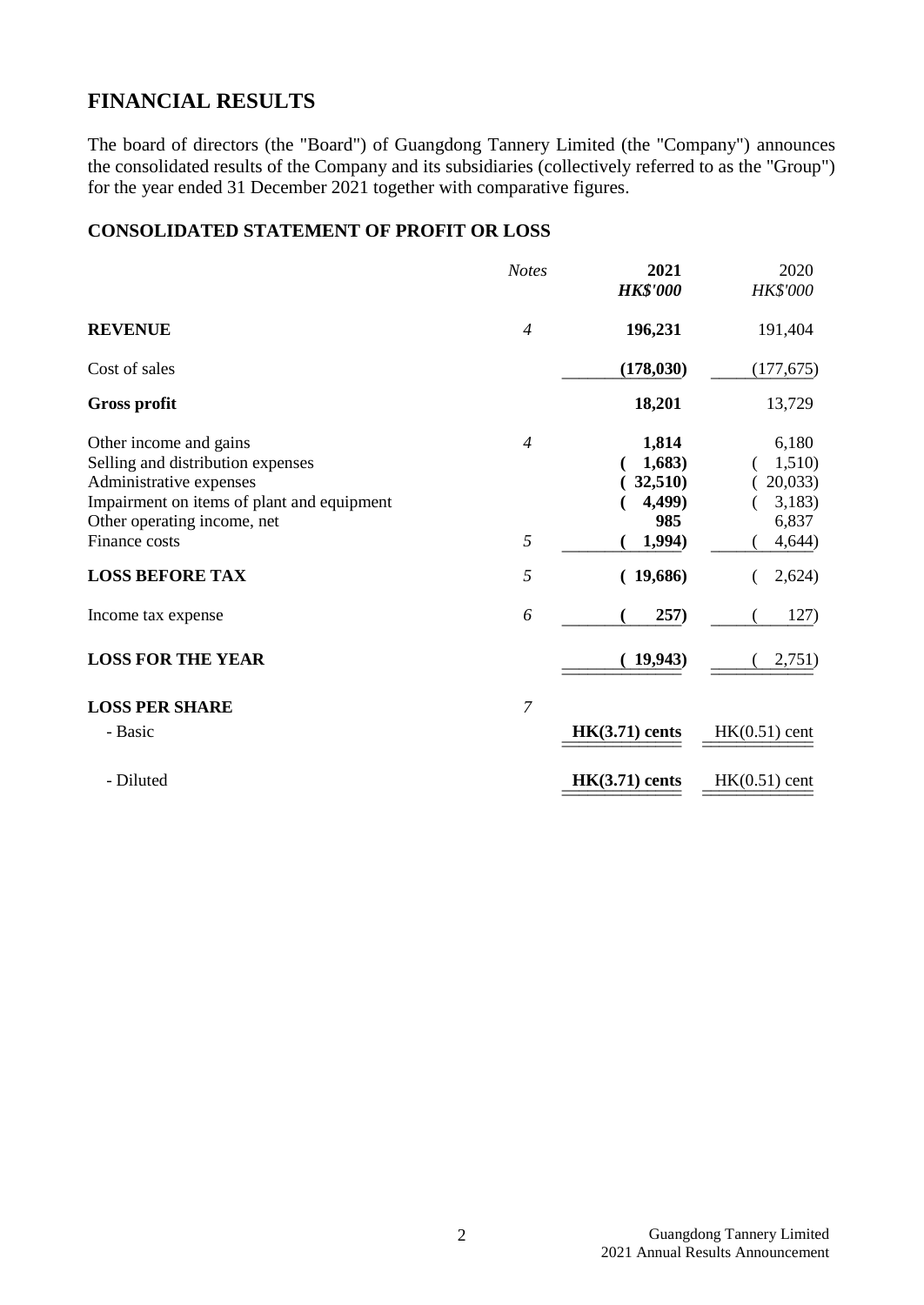# **CONSOLIDATED STATEMENT OF COMPREHENSIVE INCOME**

|                                                                                                                                                                  | 2021<br><b>HK\$'000</b> | 2020<br><b>HK\$'000</b> |
|------------------------------------------------------------------------------------------------------------------------------------------------------------------|-------------------------|-------------------------|
| <b>LOSS FOR THE YEAR</b>                                                                                                                                         | (19,943)                | (2,751)                 |
| <b>OTHER COMPREHENSIVE INCOME</b>                                                                                                                                |                         |                         |
| Other comprehensive income that will not be reclassified<br>to profit or loss in subsequent periods:<br>Surplus on revaluation of buildings<br>Income tax effect | 1,330<br>333)<br>997    | 440<br>110)<br>330      |
| Other comprehensive income that may be reclassified to<br>profit or loss in subsequent periods:<br>Exchange differences on translation of foreign operations     | 6,205                   | 10,677                  |
| <b>OTHER COMPREHENSIVE INCOME</b><br>FOR THE YEAR, NET OF TAX                                                                                                    | 7,202                   | 11,007                  |
| <b>TOTAL COMPREHENSIVE INCOME/(LOSS)</b><br><b>FOR THE YEAR</b>                                                                                                  | (12,741)                | 8,256                   |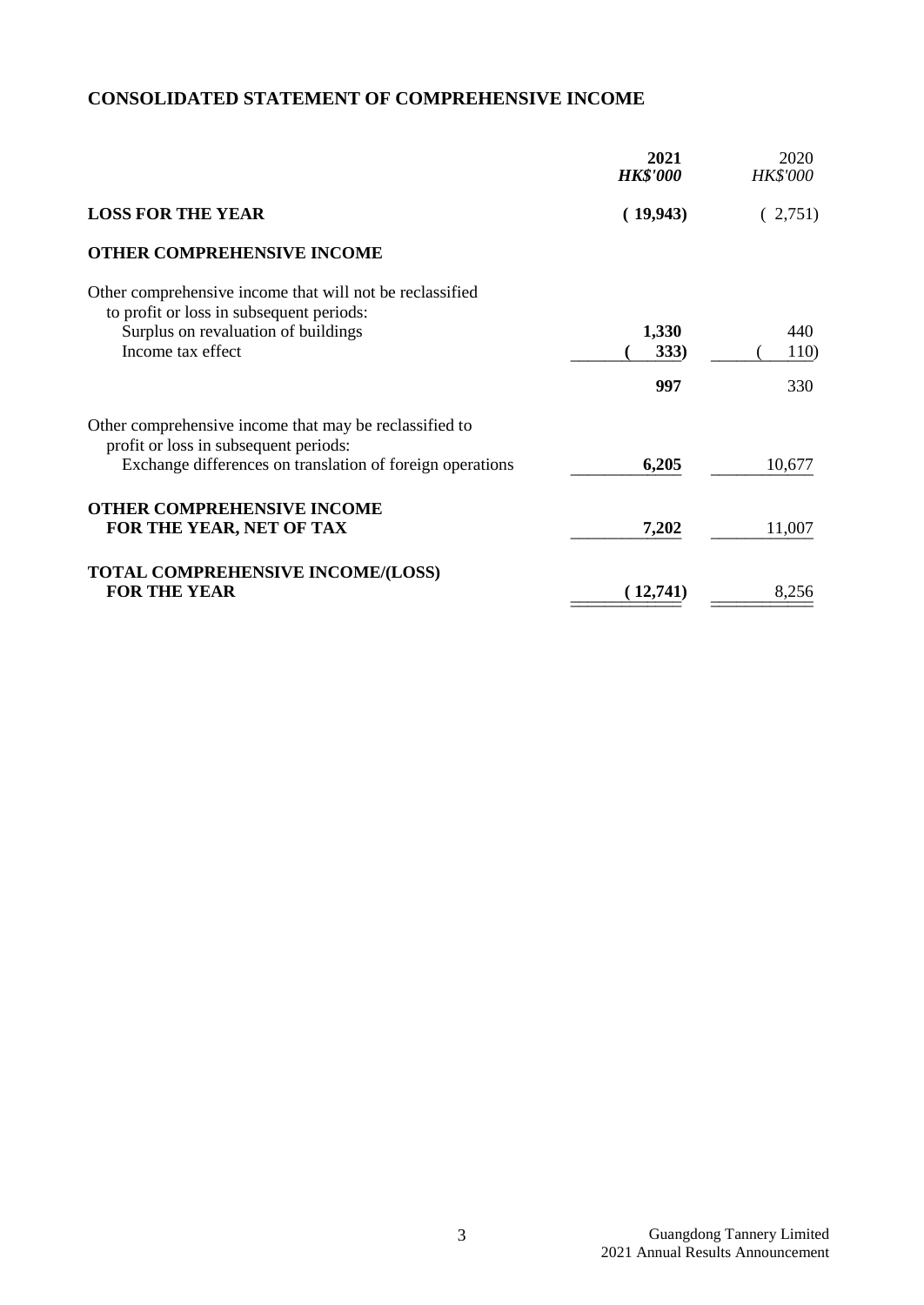# **CONSOLIDATED STATEMENT OF FINANCIAL POSITION**

|                                                                                   | <b>Notes</b> | 2021<br><b>HK\$'000</b> | 2020<br><b>HK\$'000</b> |
|-----------------------------------------------------------------------------------|--------------|-------------------------|-------------------------|
| <b>NON-CURRENT ASSETS</b><br>Property, plant and equipment<br>Right-of-use assets |              | 45,434<br>12,622        | 42,871<br>12,581        |
| Total non-current assets                                                          |              | 58,056                  | 55,452                  |
| <b>CURRENT ASSETS</b><br>Inventories                                              |              | 91,534                  | 60,260                  |
| Receivables, prepayments and deposits                                             | 9            | 59,629                  | 72,277                  |
| Pledged bank balances                                                             |              | 123                     | 2,600                   |
| Cash and bank balances                                                            |              | 18,942                  | 60,939                  |
| Total current assets                                                              |              | 170,228                 | 196,076                 |
| <b>CURRENT LIABILITIES</b>                                                        |              |                         |                         |
| Trade payables                                                                    | 10           | 25,068                  | 43,754                  |
| Other payables, accruals and provision                                            | 11           | 23,757                  | 17,269                  |
| Tax payable                                                                       |              | 72                      | 29                      |
| Interest-bearing bank borrowings                                                  |              |                         | 386                     |
| Due to a PRC joint venture partner                                                |              | 1,131                   | 1,131                   |
| Total current liabilities                                                         |              | 50,028                  | 62,569                  |
| <b>NET CURRENT ASSETS</b>                                                         |              | 120,200                 | 133,507                 |
| <b>TOTAL ASSETS LESS CURRENT LIABILITIES</b>                                      |              | 178,256                 | 188,959                 |
| <b>NON-CURRENT LIABILITIES</b>                                                    |              |                         |                         |
| Loans from the immediate holding company                                          |              |                         | 137,200                 |
| Other payables                                                                    | 11           |                         | 20,428                  |
| Deferred tax liabilities                                                          |              | 3,720                   | 3,387                   |
| Total non-current liabilities                                                     |              | <u>3,720</u>            | 161,015                 |
| Net assets                                                                        |              | 174,536                 | 27,944                  |
| <b>EQUITY</b>                                                                     |              |                         |                         |
| Share capital                                                                     |              | 75,032                  | 75,032                  |
| Other reserves                                                                    |              | 99,504                  | 47,088)                 |
| Total equity                                                                      |              | 174,536                 | 27,944                  |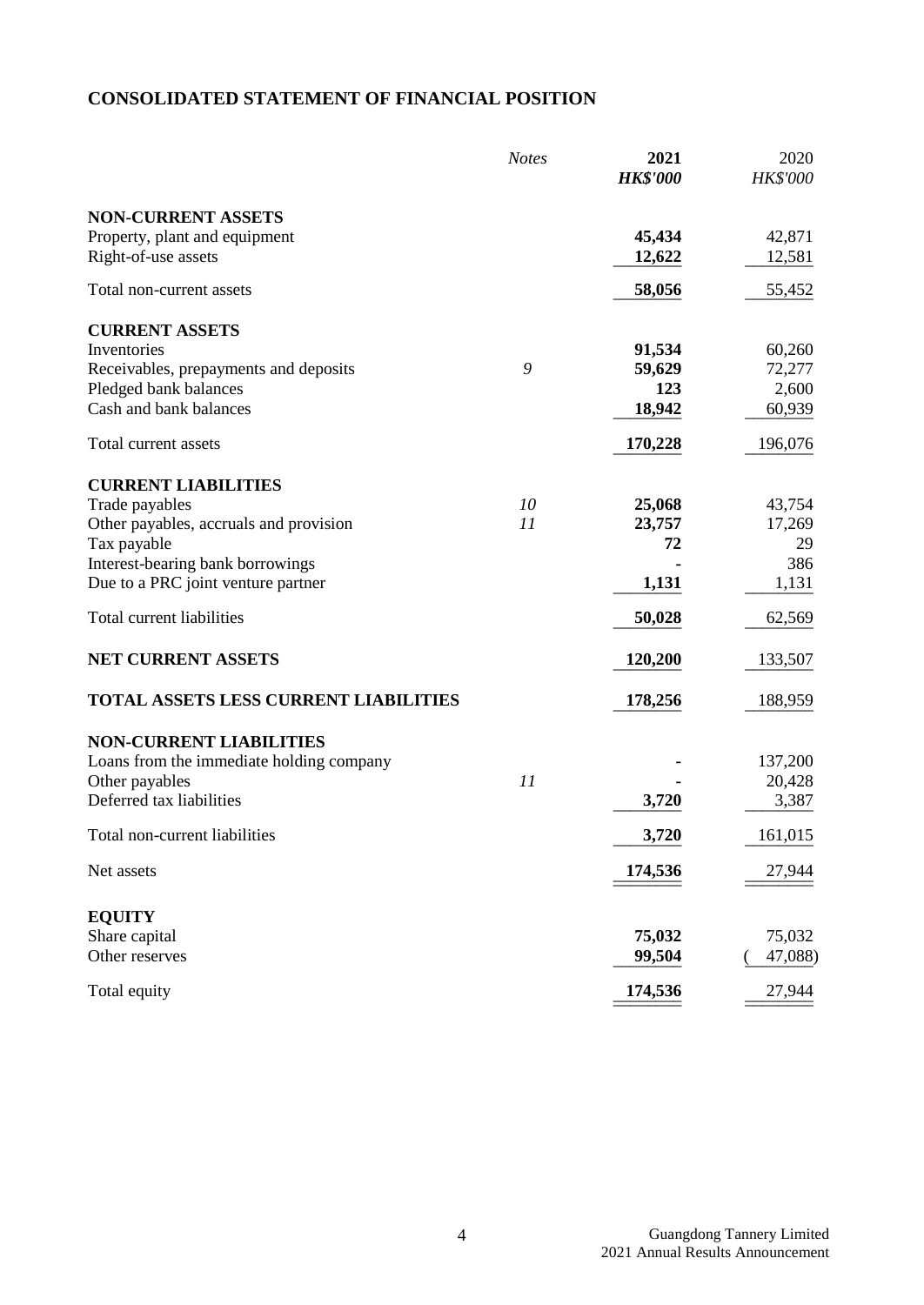#### *Notes:*

## **(1) BASIS OF PREPARATION**

These financial statements have been prepared in accordance with Hong Kong Financial Reporting Standards ("HKFRSs") (which include all Hong Kong Financial Reporting Standards, Hong Kong Accounting Standards ("HKASs") and Interpretations) issued by the Hong Kong Institute of Certified Public Accountants ("HKICPA"), accounting principles generally accepted in Hong Kong and the Hong Kong Companies Ordinance. They have been prepared under the historical cost convention, except for buildings classified as property, plant and equipment and bills receivable which have been measured at fair value. These financial statements are presented in Hong Kong dollars ("HK\$") and all values are rounded to the nearest thousand (HK\$'000) except when otherwise indicated.

The financial information relating to the years ended 31 December 2021 and 31 December 2020 included in this preliminary announcement of annual results for the year ended 31 December 2021 does not constitute the Company's statutory annual consolidated financial statements for those years, but in respect of the year ended 31 December 2020, is derived from those financial statements. Further information relating to these statutory financial statements required to be disclosed in accordance with section 436 of the Hong Kong Companies Ordinance is as follows:

The Company has delivered the financial statements for the year ended 31 December 2020 to the Registrar of Companies as required by section 662(3) of, and Part 3 of Schedule 6 to, the Hong Kong Companies Ordinance and will deliver the financial statements for the year ended 31 December 2021 in due course.

Auditor' reports have been prepared on the financial statements of the Group for both years. The auditor' reports were unqualified; did not include a reference to any matters to which the auditor drew attention by way of emphasis without qualifying its reports; and did not contain a statement under sections 406(2), 407(2) or (3) of the Hong Kong Companies Ordinance.

#### **Basis of consolidation**

The consolidated financial statements include the financial statements of the Group for the year ended 31 December 2021. A subsidiary is an entity (including a structured entity), directly or indirectly, controlled by the Company. Control is achieved when the Group is exposed, or has rights, to variable returns from its involvement with the investee and has the ability to affect those returns through its power over the investee (i.e., existing rights that give the Group the current ability to direct the relevant activities of the investee).

When the Company has, directly or indirectly, less than a majority of the voting or similar rights of an investee, the Group considers all relevant facts and circumstances in assessing whether it has power over an investee, including:

- (a) the contractual arrangement with the other vote holders of the investee;
- (b) rights arising from other contractual arrangements; and
- (c) the Group's voting rights and potential voting rights.

The financial statements of the subsidiaries are prepared for the same reporting period as the Company, using consistent accounting policies. The results of subsidiaries are consolidated from the date on which the Group obtains control, and continue to be consolidated until the date that such control ceases.

Profit or loss and each component of other comprehensive income are attributed to the owners of the parent of the Group and to the non-controlling interests, even if this results in the non-controlling interests having a deficit balance. All intra-group assets and liabilities, equity, income, expenses and cash flows relating to transactions between members of the Group are eliminated in full on consolidation.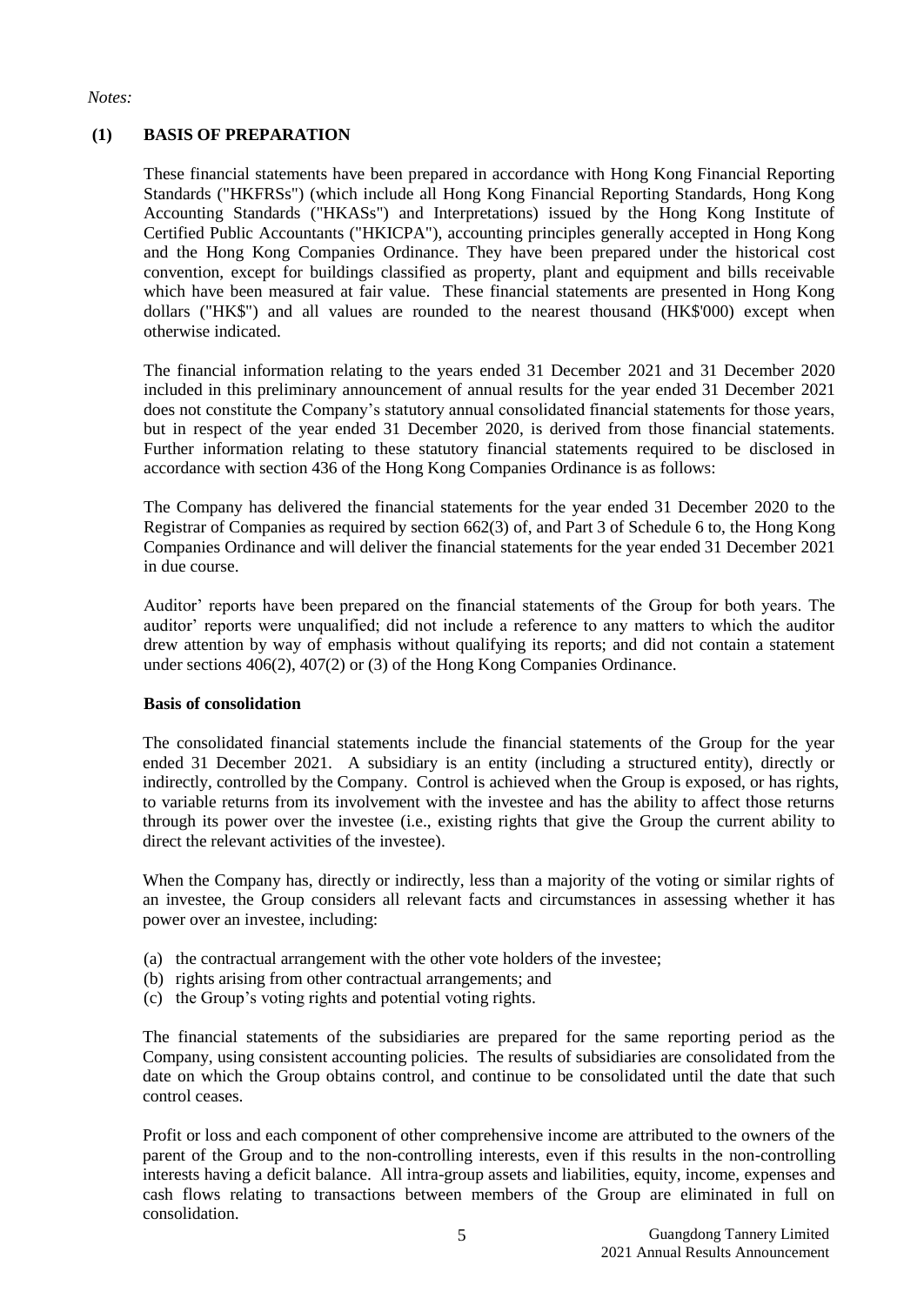The Group reassesses whether or not it controls an investee if facts and circumstances indicate that there are changes to one or more of the three elements of control described above. A change in the ownership interest of a subsidiary, without a loss of control, is accounted for as an equity transaction.

If the Group loses control over a subsidiary, it derecognises (i) the assets (including goodwill) and liabilities of the subsidiary, (ii) the carrying amount of any non-controlling interest and (iii) the cumulative translation differences recorded in equity; and recognises (i) the fair value of the consideration received, (ii) the fair value of any investment retained and (iii) any resulting surplus or deficit in profit or loss. The Group's share of components previously recognised in other comprehensive income is reclassified to profit or loss or retained profits, as appropriate, on the same basis as would be required if the Group had directly disposed of the related assets or liabilities.

#### **(2) CHANGES IN ACCOUNTING POLICIES AND DISCLOSURES**

The Group has adopted the following revised HKFRSs for the first time for the current year's financial statements.

| Amendments to HKFRS 9, | Interest Rate Benchmark Reform - Phase 2              |
|------------------------|-------------------------------------------------------|
| HKAS 39. HKFRS 7.      |                                                       |
| HKFRS 4 and HKFRS 16   |                                                       |
| Amendment to HKFRS 16  | Covid-19-Related Rent Concessions beyond 30 June 2021 |
|                        | (early adopted)                                       |

The adoption of the above revised HKFRSs has had no significant financial effects on these financial statements.

The Group has not applied the following new and revised HKFRSs, that have been issued but are not yet effective, in these financial statements.

| Amendments to HKFRS 3                      | Reference to the Conceptual Framework <sup>1</sup>                                               |
|--------------------------------------------|--------------------------------------------------------------------------------------------------|
| Amendments to HKFRS 10                     | Sale or Contribution of Assets between an Investor and its                                       |
| and HKAS 28 (2011)                         | Associate or Joint Venture <sup>3</sup>                                                          |
| <b>HKFRS 17</b>                            | Insurance Contracts <sup>2</sup>                                                                 |
| Amendments to HKFRS 17                     | Insurance Contracts <sup>2,5</sup>                                                               |
| Amendment to HKFRS 17                      | Initial Application of HKFRS 17 and HKFRS 9 - Comparative<br>Information <sup>2</sup>            |
| Amendments to HKAS 1                       | Classification of Liabilities as Current or Non-current <sup>2,4</sup>                           |
| Amendments to HKAS 1<br>and HKFRS Practice | Disclosure of Accounting Policies <sup>2</sup>                                                   |
| Statement 2                                |                                                                                                  |
| Amendments to HKAS 8                       | Definition of Accounting Estimates <sup>2</sup>                                                  |
| Amendments to HKAS 12                      | Deferred Tax related to Assets and Liabilities arising from a<br>Single Transaction <sup>2</sup> |
| Amendments to HKAS 16                      | Property, Plant and Equipment: Proceeds before Intended Use <sup>1</sup>                         |
| Amendments to HKAS 37                      | Onerous Contracts - Cost of Fulfilling a Contract <sup>1</sup>                                   |
| Annual Improvements to                     | Amendments to HKFRS 1, HKFRS 9, Illustrative Examples                                            |
| <b>HKFRSs 2018-2020</b>                    | accompanying HKFRS 16, and HKAS $412$                                                            |

<sup>1</sup> Effective for annual periods beginning on or after 1 January 2022

<sup>2</sup> Effective for annual periods beginning on or after 1 January 2023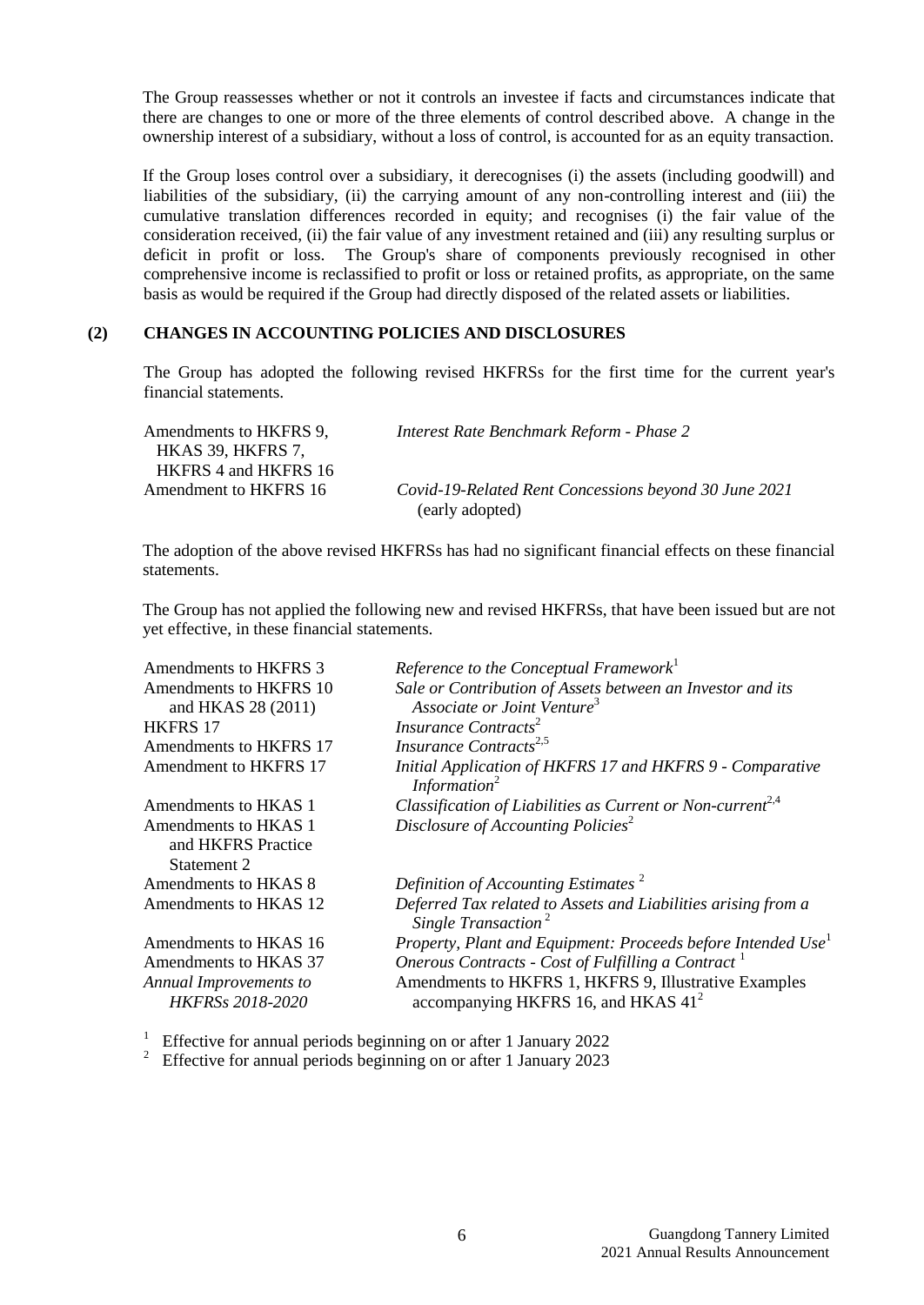- <sup>3</sup> No mandatory effective date yet determined but available for adoption  $\frac{4}{1}$  As a consequence of the amondments to HKAS 1. Hong Kong Inter-
- <sup>4</sup> As a consequence of the amendments to HKAS 1, Hong Kong Interpretation 5 *Presentation of Financial Statements - Classification by the Borrower of a Term Loan that Contains a Repayment on Demand Clause* was revised in October 2020 to align the corresponding wording with no change in conclusion
- <sup>5</sup> As a consequence of the amendments to HKFRS 17 issued in October 2020, HKFRS 4 was amended to extend the temporary exemption that permits insurers to apply HKAS 39 rather than HKFRS 9 for annual periods beginning before 1 January 2023

The Group is in the process of making an assessment of the impact of these revised HKFRSs upon initial application. The Group is not yet in a position to state whether they would have a significant impact on the Group's results of operation and financial position.

## **(3) OPERATING SEGMENT INFORMATION**

No separate analysis of operating segment information is presented by the Group as over 90% of the Group's revenue, results and assets related to the processing and sale of semi-finished and finished leather in Mainland China during the year.

#### Information about major customers

Revenues from the following customers individually contributed over 10% of the consolidated revenue of the Group are as follows:

|            | 2021            | 2020            |
|------------|-----------------|-----------------|
|            | <b>HK\$'000</b> | <b>HK\$'000</b> |
| Customer A | 34,286          | 20,961          |
| Customer B | 28,446          | 48,662          |
| Customer C | 25,809          | 28,232          |
|            |                 |                 |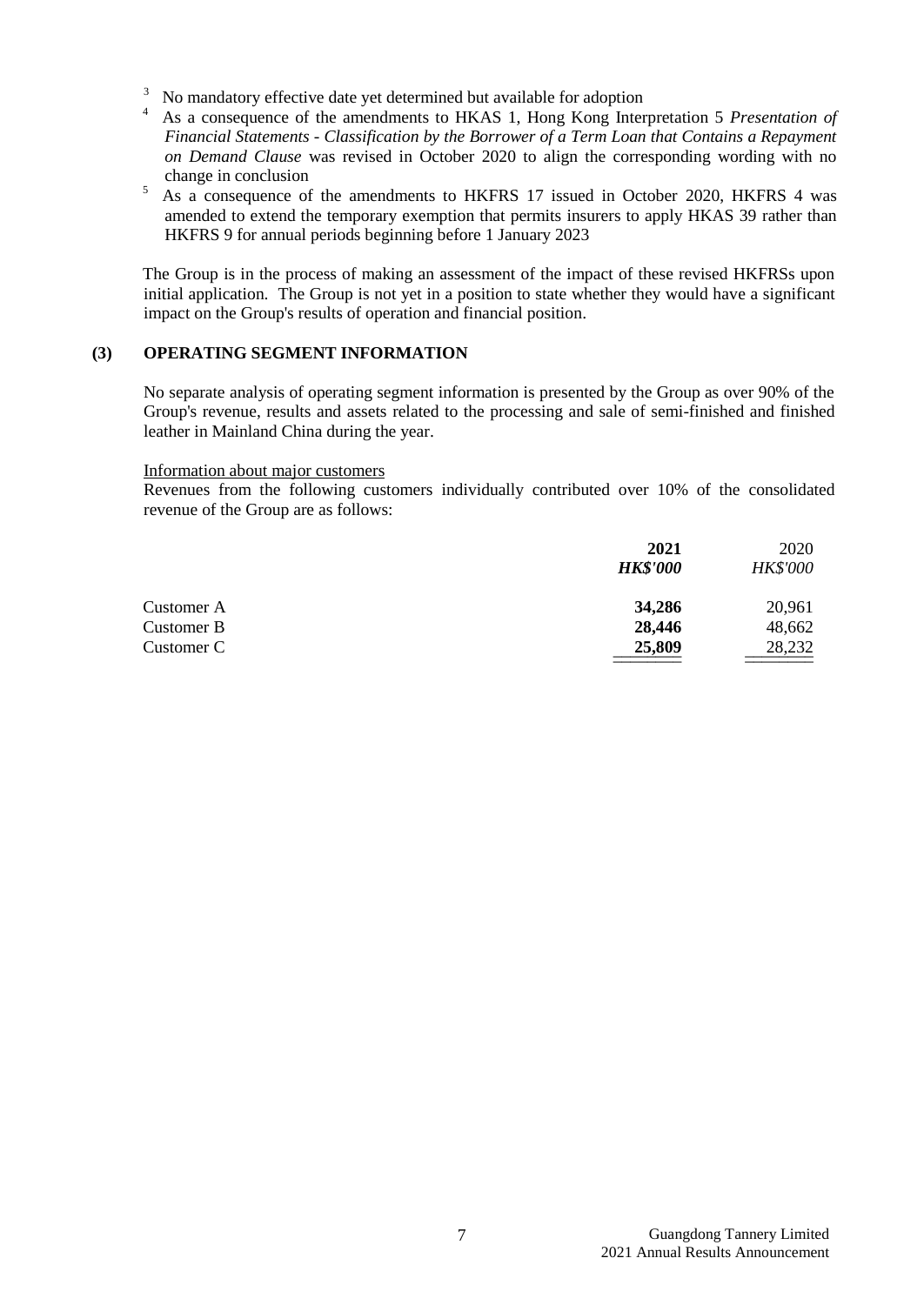#### **(4) REVENUE, OTHER INCOME AND GAINS**

An analysis of revenue is as follows:

|                                       | 2021            | 2020            |
|---------------------------------------|-----------------|-----------------|
|                                       | <b>HK\$'000</b> | <b>HK\$'000</b> |
| Revenue from contracts with customers |                 |                 |
| Sale of processed leather             | 196,231         | 191.404         |
|                                       |                 |                 |

Revenue from contracts with customers

(i) Disaggregated revenue information

Revenue is recognised when goods are transferred at a point in time to customers. The amount of revenue recognised in the current reporting period that was included in the contract liabilities at the beginning of the reporting period was HK\$19,000 (2020: HK\$119,000).

(ii) Performance obligations

Information about the Group's performance obligations is summarised below:

#### *Sale of goods*

The performance obligation is satisfied upon delivery of the goods at a point in time and payment is generally due within 90 to 180 days from date of delivery, except for new customers, where payment in advance is normally required.

|                                                   | 2021            | 2020            |
|---------------------------------------------------|-----------------|-----------------|
|                                                   | <b>HK\$'000</b> | <b>HK\$'000</b> |
| Other income and gains                            |                 |                 |
| Finance income                                    | 93              | 136             |
| Sale of scrap materials                           | 656             | 709             |
| Government grants*                                | 777             | 1,724           |
| Gain on disposals of items of plant and equipment |                 | 2,047           |
| Income from subcontracted leather processing      | 164             | 200             |
| Net exchange gains                                | 96              | 439             |
| Others                                            | 28              | 925             |
|                                                   | 1,814           | 6,180           |
|                                                   |                 |                 |

\* During the year ended 31 December 2021, the Group received HK\$777,000 (2020: HK\$1,724,000) from the PRC local government as a support to the Group's PRC operations. There are no unfulfilled conditions or contingencies relating to these grants.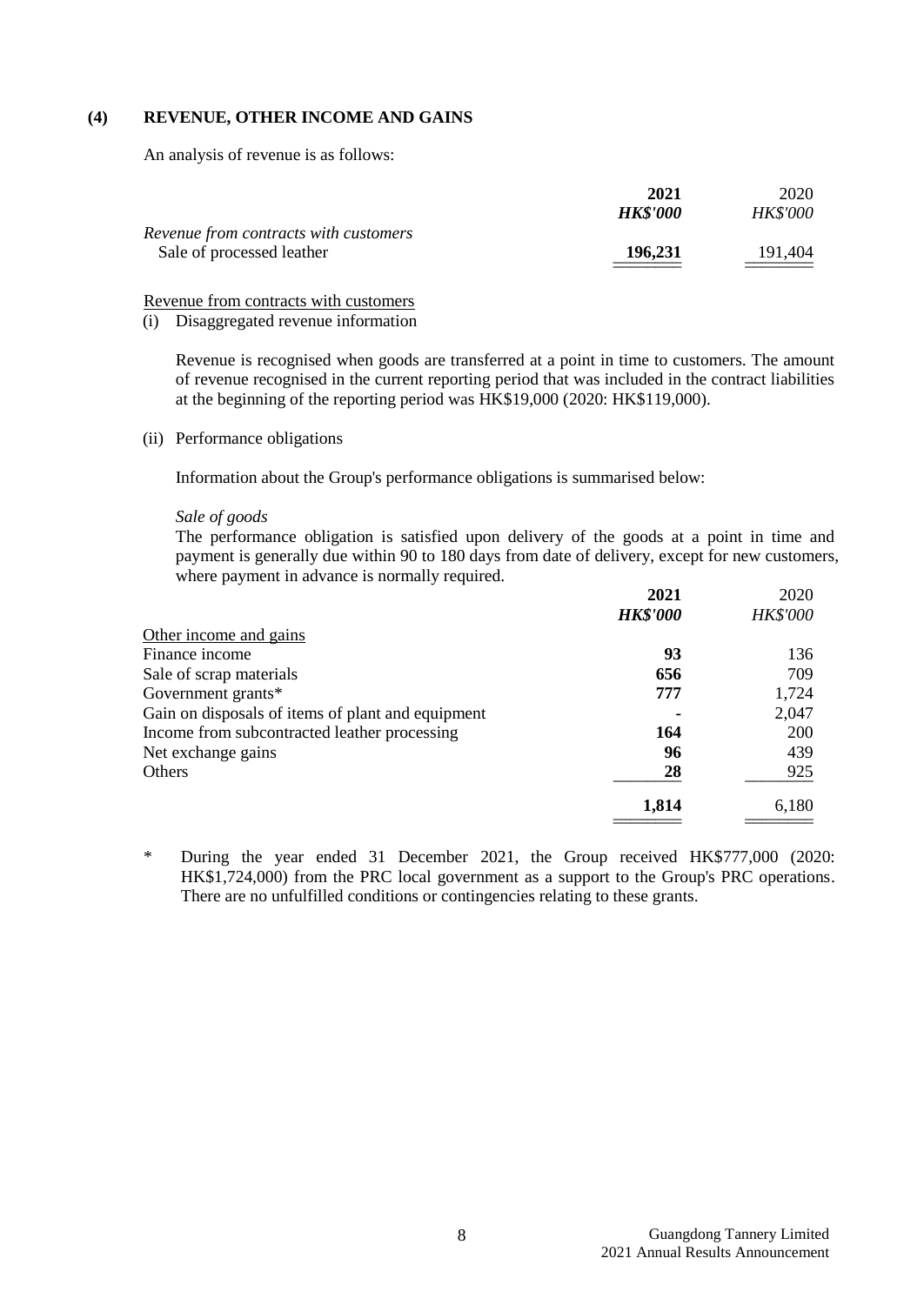## **(5) LOSS BEFORE TAX**

The Group's loss before tax is arrived at after charging/(crediting):

|                                                                  | 2021<br><b>HK\$'000</b> | 2020<br><b>HK\$'000</b> |
|------------------------------------------------------------------|-------------------------|-------------------------|
|                                                                  |                         |                         |
| Cost of inventories sold                                         | 180,136                 | 208,919                 |
| Auditor's remuneration                                           | 1,500                   | 1,500                   |
| Depreciation of property, plant and equipment                    | 2,163                   | 3,416                   |
| Depreciation of right-of-use assets                              | 324                     | 323                     |
| Interests on:                                                    |                         |                         |
| Bank loans and discounting bills receivable to banks             | 255                     | 381                     |
| Lease liabilities                                                | 23                      | 60                      |
| Loans from the then immediate holding company                    | 1,276                   | 3,655                   |
| Due to the then immediate holding company                        | 440                     | 548                     |
|                                                                  | 1,994                   | 4,644                   |
|                                                                  |                         |                         |
| Employee benefit expense (excluding directors'<br>remuneration): |                         |                         |
| Wages and salaries                                               | 27,341                  | 25,035                  |
| Pension scheme contributions (defined                            |                         |                         |
| contribution schemes)*                                           | 4,817                   | 1,852                   |
|                                                                  | 32,158                  | 26,887                  |
| Reversal of provision for inventories**                          | 2,106<br>€              | (31,244)                |
| Lease payments not included in the measurement of                |                         |                         |
| lease liabilities                                                | 4                       | 4                       |
| Reversal of impairment of financial assets, net                  |                         |                         |
| Reversal of impairment of trade receivables <sup>#</sup>         | 573)<br>(               | 2,173)<br>€             |
| Impairment/(reversal of impairment) of financial                 |                         |                         |
| assets included in other receivables,                            |                         |                         |
| prepayments and deposits, net <sup>#</sup>                       | 26                      | 25)                     |
|                                                                  | 547)                    | 2,198)                  |
|                                                                  |                         |                         |
| Impairment of right-of-use assets <sup>#</sup>                   |                         | 107                     |
| Reversal of payables and accruals <sup>#</sup>                   | 438)<br>(               | 3,899)                  |
| Gain on derecognition of lease liabilities <sup>#</sup>          |                         | 847)                    |

\* There are no forfeited contributions that may be used by the Group as the employer to reduce the existing level of contributions.

\*\* This item is included in the "Cost of sales" on the face of the consolidated statement of profit or loss.

# These items are included in the "Other operating income, net" on the face of the consolidated statement of profit or loss.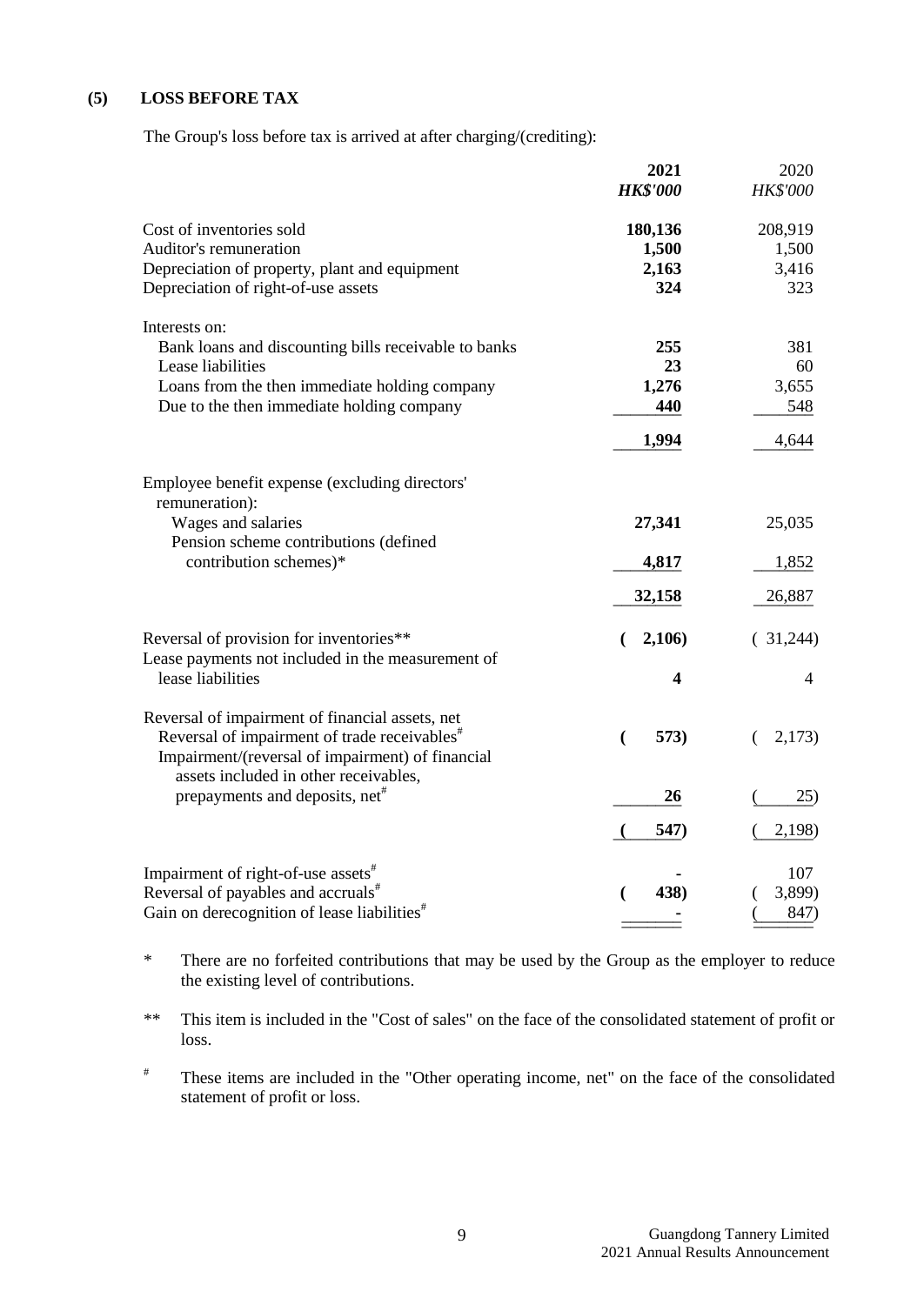#### **(6) INCOME TAX**

No provision for Hong Kong profits tax has been made as the Group did not generate any assessable profits arising in Hong Kong during the year (2020: Nil). Taxes on profits assessable in Mainland China have been calculated at the rate of tax prevailing in Mainland China in which the Group operates.

|                                                 | 2021<br><b>HK\$'000</b> | 2020<br><b>HK\$'000</b> |
|-------------------------------------------------|-------------------------|-------------------------|
| Current - Mainland China<br>Charge for the year | 257                     | 127                     |
| Total tax charge for the year                   | 257                     |                         |

## **(7) LOSS PER SHARE**

The calculation of the basic loss per share amount is based on the loss for the year and the weighted average number of ordinary shares of 538,019,000 (2020: 538,019,000) in issue during the year.

The calculations of basic and diluted loss per share are based on:

|                                               | 2021            | 2020                            |
|-----------------------------------------------|-----------------|---------------------------------|
|                                               | <b>HK\$'000</b> | <b>HK\$'000</b>                 |
| Loss                                          |                 |                                 |
| Loss for the year, used in the basic          |                 |                                 |
| loss per share calculation                    | 19,943          | 2,751                           |
|                                               | 2021            | <b>Number of shares</b><br>2020 |
| <b>Shares</b>                                 |                 |                                 |
| Weighted average number of ordinary shares in |                 |                                 |
| issue during the year used in the basic       |                 |                                 |
| loss per share calculation                    | 538,019,000     | 538,019,000                     |

No adjustment has been made to the calculation of the basic loss per share amounts presented for the years ended 31 December 2021 and 2020 as there was no dilutive event during the years ended 31 December 2021 and 2020.

#### **(8) DIVIDEND**

The Board does not recommend the payment of final dividend for the year ended 31 December 2021 (2020: Nil).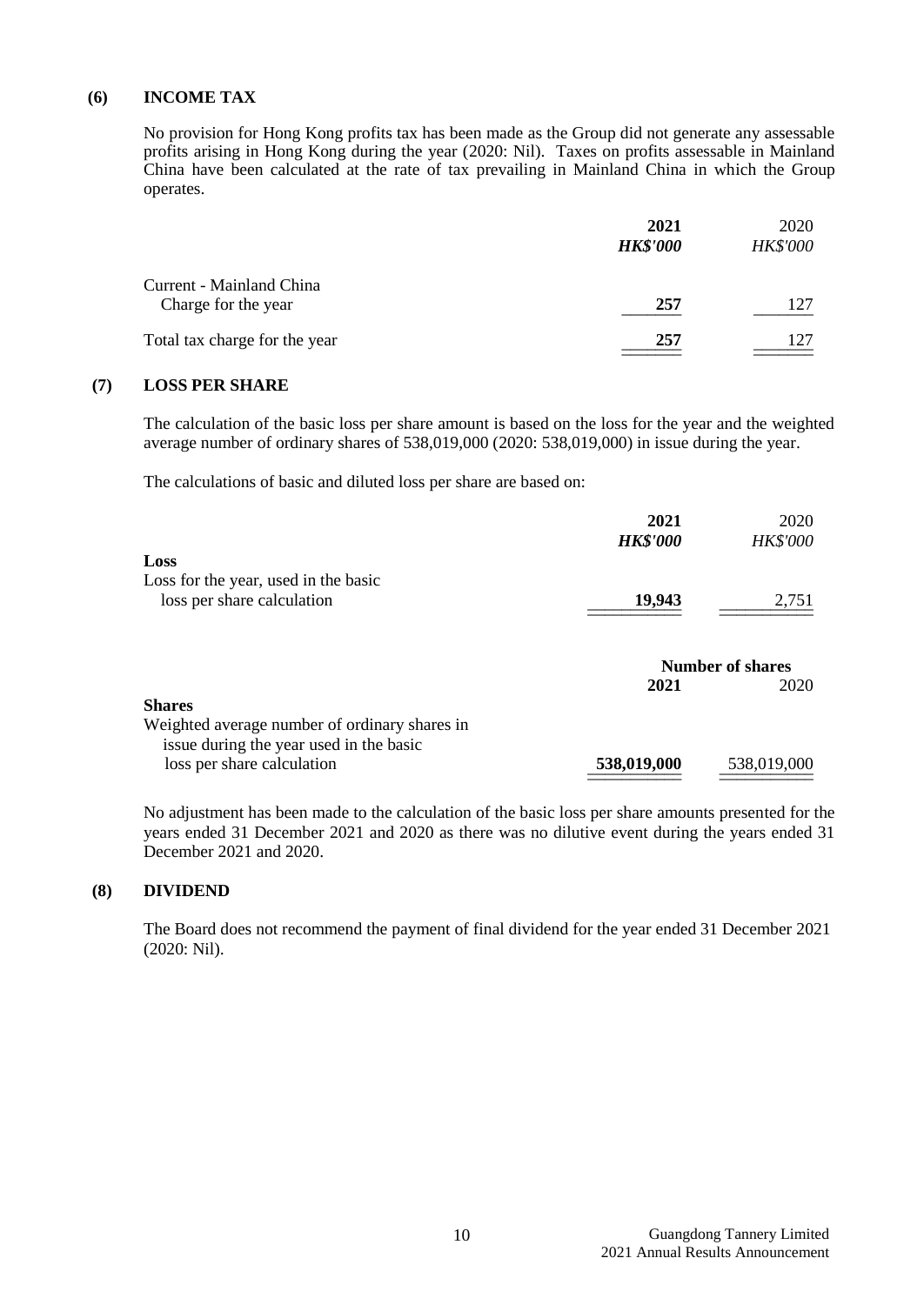#### **(9) RECEIVABLES, PREPAYMENTS AND DEPOSITS**

|                                             |              | 2021            | 2020            |
|---------------------------------------------|--------------|-----------------|-----------------|
|                                             | <b>Notes</b> | <b>HK\$'000</b> | <b>HK\$'000</b> |
| Trade receivables                           | (i)          | 35,140          | 32,527          |
| Bills receivable                            | (i)          | 23,005          | 38,440          |
| Prepayments, deposits and other receivables | (ii)         | 1,484           | 1,310           |
|                                             |              | 59,629          | 72,277          |

#### Notes:

(i) The Group's trading terms with customers are mainly on credit, except for new customers, where payment in advance is normally required. Invoices are normally payable within 60 days of issuance, except for certain well-established customers, where the terms are extended to 150 days. Each customer has a maximum credit limit. The Group seeks to maintain tight control over its outstanding receivables in order to minimise credit risk. Overdue balances are reviewed regularly by senior management. In view of the aforementioned and the fact that the Group's trade receivables relate to a large number of diversified customers, there is no significant concentration of credit risk. The Group does not hold any collateral or other credit enhancements over its trade receivable balances. Trade receivables are non-interest-bearing. The carrying amounts of trade and bills receivables approximate their fair values.

An ageing analysis of the trade and bills receivables as at the end of the reporting period, based on the settlement due date, is as follows:

|                             | 2021<br><b>HK\$'000</b> | 2020<br>HK\$'000 |
|-----------------------------|-------------------------|------------------|
| Current                     | 58,045                  | 70,458           |
| Less than 3 months past due | <b>100</b>              | 1,074            |
|                             | 58,145                  | 71,532           |
| Impairment                  | $\blacksquare$          | 565)             |
|                             | 58,145                  | 70,967           |

(ii) As at 31 December 2021, a provision of HK\$383,000 (2020: HK\$346,000) was made for other receivables with a gross carrying amount of HK\$383,000 (2020: HK\$346,000).

The carrying amounts of other receivables approximate their fair values.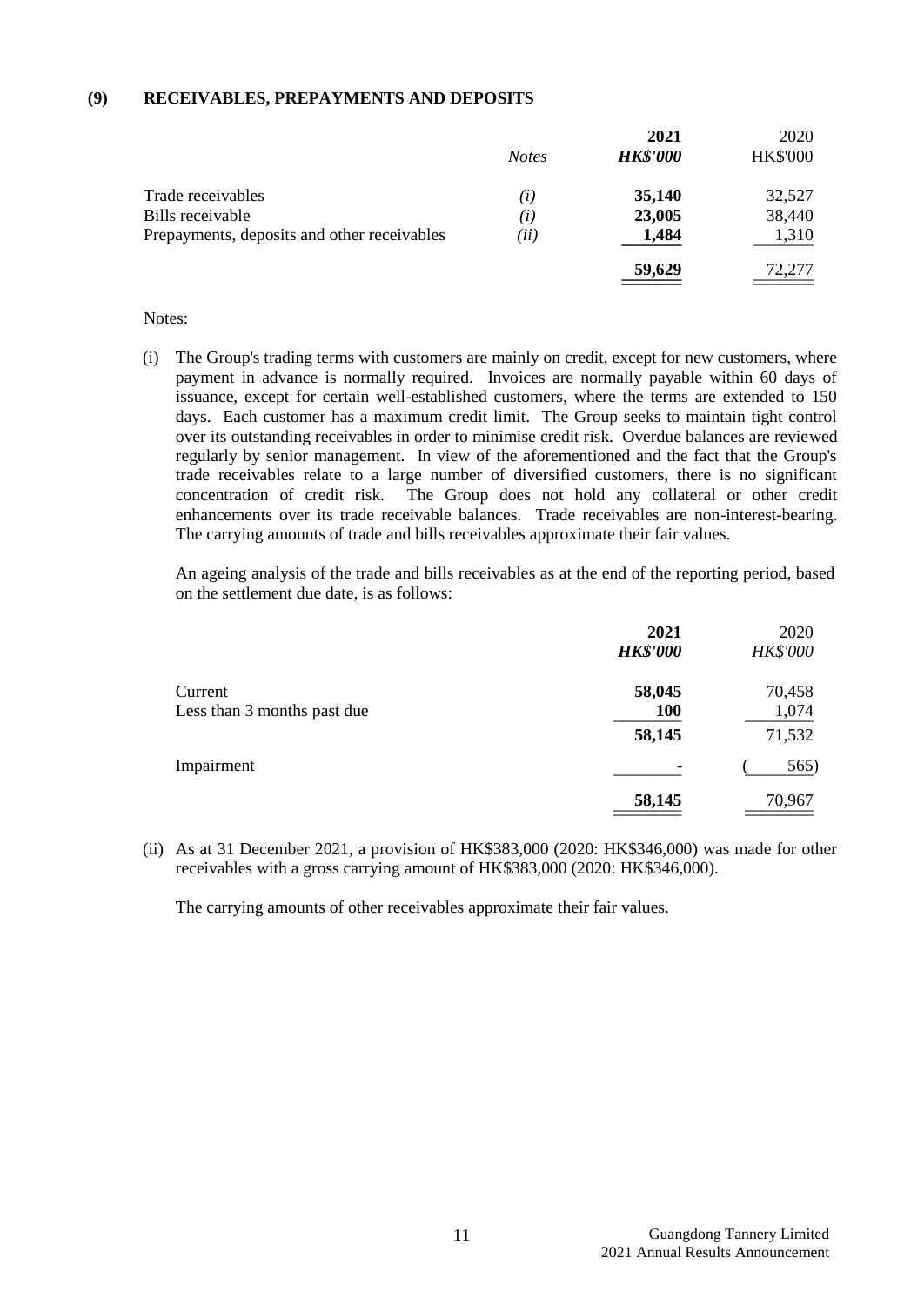#### **(10) TRADE PAYABLES**

An ageing analysis of the trade payables as at the end of the reporting period, based on the date of receipt of goods, is as follows:

|                 | 2021<br><b>HK\$'000</b> | 2020<br><b>HK\$'000</b> |
|-----------------|-------------------------|-------------------------|
| Within 3 months | 16,628                  | 29,356                  |
| 3 to 6 months   | 5,440                   | 11,444                  |
| Over 6 months   | 3,000                   | 2,954                   |
|                 | 25,068                  | 43,754                  |

The trade payables of the Group are non-interest-bearing and are normally settled on terms of 90 days. The carrying amounts of trade payables approximate their fair values.

#### **(11) OTHER PAYABLES, ACCRUALS AND PROVISION**

|                                                                                                         |                  | 2021<br><b>HK\$'000</b>      | 2020<br><b>HK\$'000</b>       |
|---------------------------------------------------------------------------------------------------------|------------------|------------------------------|-------------------------------|
| Current<br>Other payables and accruals<br>Provision<br><b>Contract liabilities</b><br>Lease liabilities | (Note)<br>(Note) | 14,043<br>9,038<br>645<br>31 | 12,586<br>3,790<br>463<br>430 |
|                                                                                                         |                  | 23,757                       | 17,269                        |
| Non-current<br>Other payables<br>Lease liabilities                                                      | (Note)           |                              | 20,417<br>11                  |
|                                                                                                         |                  |                              | 20,428                        |
| Total                                                                                                   |                  | 23,757                       | 37,697                        |

Note:

As at 31 December 2020, included in other payables and accruals was accrued interest of HK\$20,417,000 due to the then immediate holding company which was interest-free, unsecured, not repayable before 31 July 2023 and arose from loans from the then immediate holding company. As at 28 September 2021, the accrued interest of HK\$20,857,000 was waived by the then immediate holding company.

Other payables of the Group are non-interest-bearing and have an average term of three months. The carrying amounts of other payables approximate their fair values.

As at 31 December 2021, the balance included (i) a provision in relation to an early termination of a joint venture agreement of HK\$3,901,000 (2020: HK\$3,790,000) and (ii) a provision of fine of HK\$5,137,000 (2020: Nil).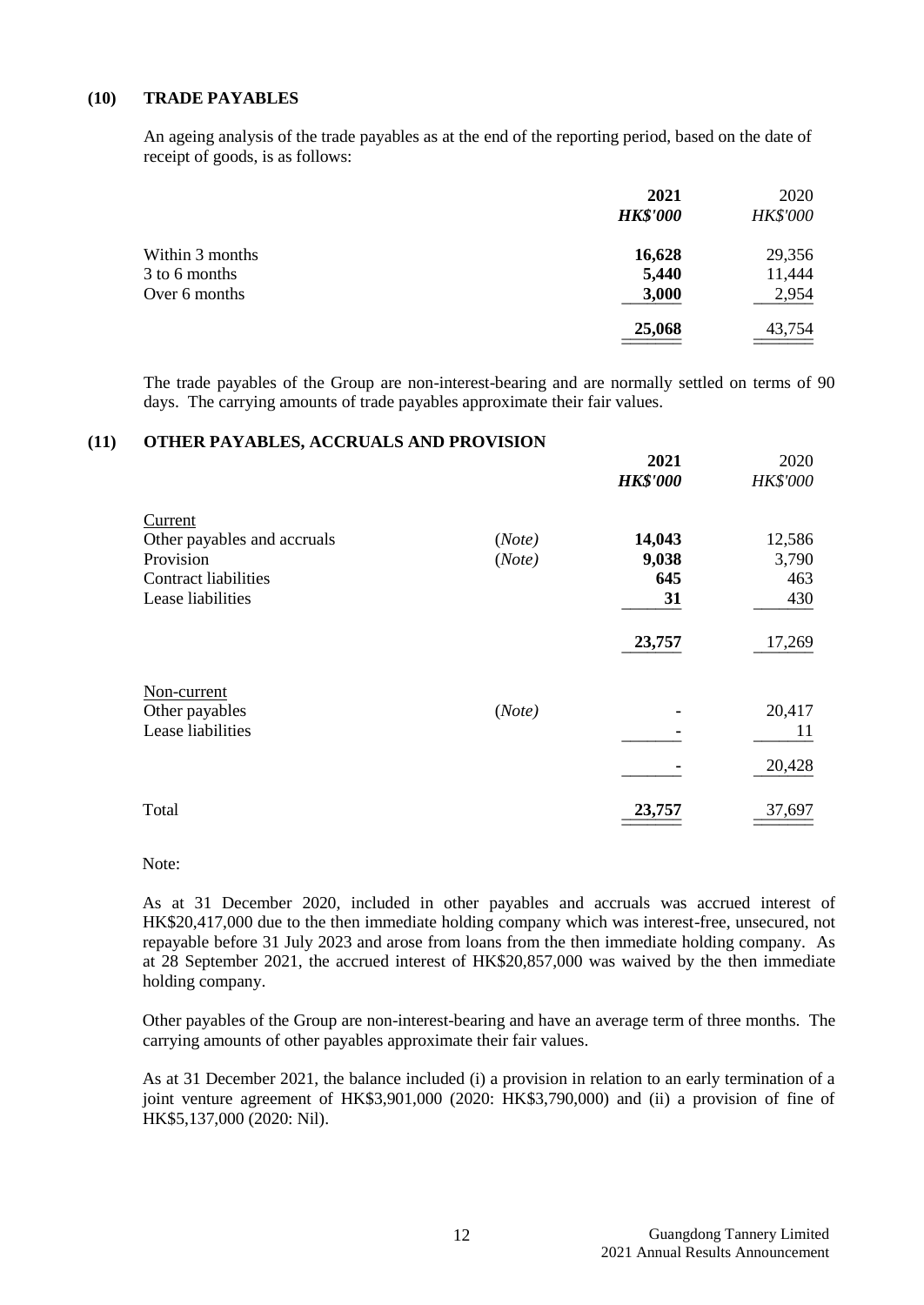# **CHAIRMAN'S STATEMENT**

# **RESULTS**

I would like to present to the shareholders that the consolidated loss attributable to shareholders of the Group for year 2021 was HK\$19,943,000 (2020: HK\$2,751,000), representing an increase in loss of 624.9%. Basic loss per share was HK3.71cents (2020: HK0.51 cent).

# **DIVIDEND**

The Board does not recommend the payment of final dividend for the year ended 31 December 2021 (2020: Nil).

# **REVIEW**

The Group has experienced the worst peak season since establishment during the second half of 2021, and severely impacted by the shrinking demand, supply shock and weakening expectations attributed to the current economic downturn in China. In order to address the above challenges, the Group adhered to the work deployment strategies which formulated at the beginning of the year and upheld the core targets of maintaining a stable operation, the Group abided by the main development line of ensuring production, stability and cash flow in operation, analyzed the negative factors of the market with prudent and strive to overcome the adverse impact of the COVID-19 pandemic (the "Pandemic"). The Group endeavor to maintain a stable production and operation, aiming to facilitate the smooth implementation of asset restructuring.

With the preparation of a comprehensive budget at the beginning of the year, the Group set up various production and operation targets and strategies. Due to the impact of the Pandemic, orders for footwear leather have been trimming down and have caused the market demand for footwear leather continues to shrink. In response to the above difficulties, the Group actively carried out innovative projects of ecological leather and sofa leather. Firstly, on 4 February 2021, the Group successfully passed the British LWG Environmental Auditing Protocol Issue 6.7.0 and was accredited with Gold Rating. The Group has also established business relationships with internationally renowned brands, and entered a new phrase of increasing production from small batch trial production; secondly, the Group has established a production capacity system for the production and sales of all products, and the Group has commenced innovative projects for sofa leather, which adopted a two-way procedure that combined self-operation and subcontracting, thereby forming a rapid mass production and market reputation has been quickly established. Attribute to the above measures, the Group was able to stabilize the workforce, production and operation even with the shrinking orders for footwear leather in the second half of the year.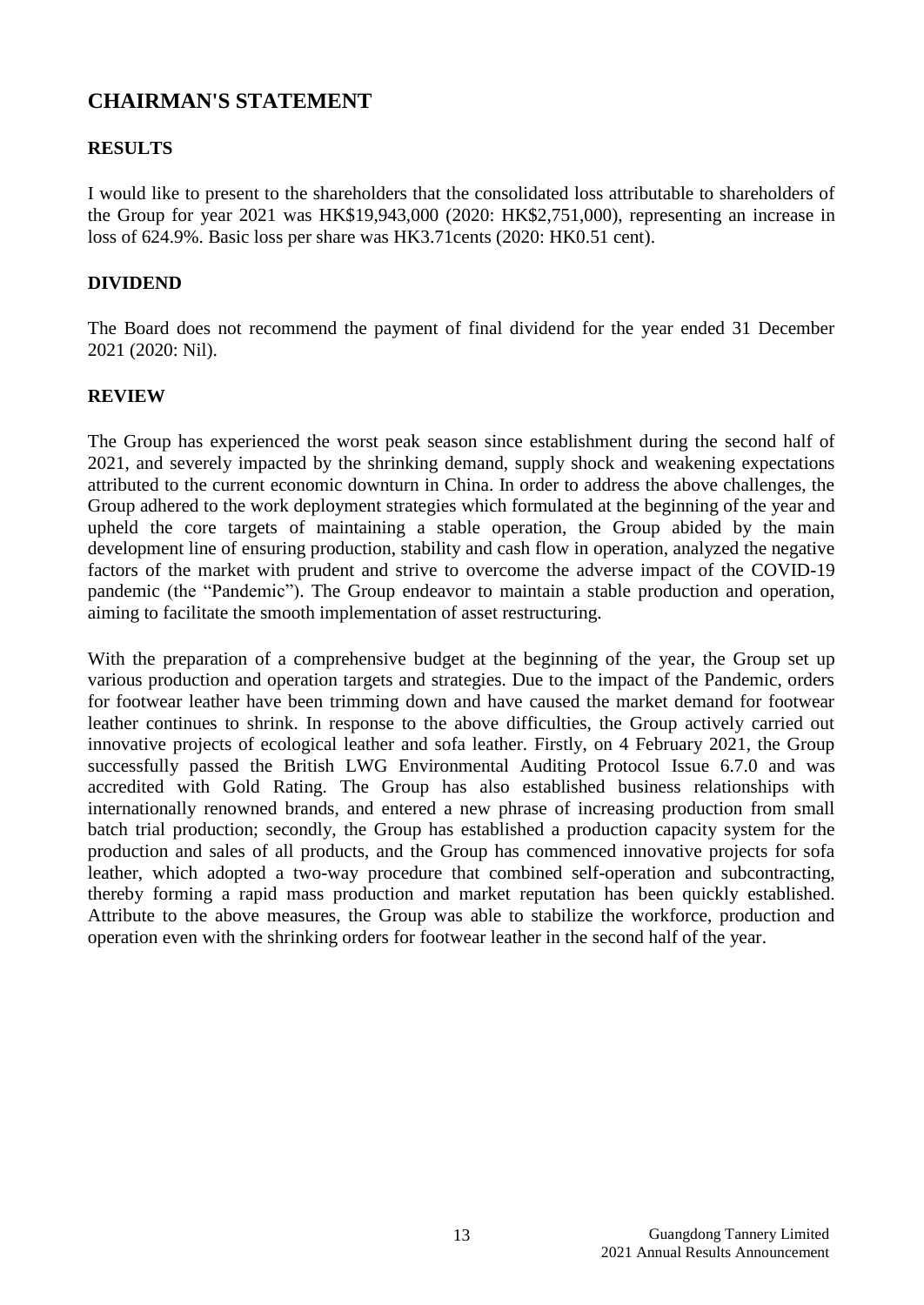# **PROSPECTS**

In 2022, the Group is expected to continue to implement new development concepts, strengthen management and promote innovative development, aiming to establish a position as a high-quality leather enterprise in the market, thus enhancing market competitiveness and development capabilities. "Implementation of product strategy, optimization of production efficiency and upgrade of innovation" will be the operational strategy of the Group for the future. In the meantime, the Group will make efforts on maintaining stable operation and enhancing operational efficiency, as well as accomplishing prevention and control measures against the Pandemic. On the one hand, the Group will promote the establishment of a rapid decision-making mechanism that is marketbased, in order to shorten research and development, promotion and mass production cycle of new products. On the other hand, the Group will vigorously promote reform of system and mechanism, so as to optimize the layout of the production management. In order to strengthen the market influence and improve work efficiency, the Group will effectively promote an incentive assessment mechanism guided by market directions and market results as the criterion, and continuously optimize management system and mechanism. Meanwhile, on top of maintaining traditional cowhide footwear leather production, the Group will continue to promote the implementation of product systems of sofa leather and ecological leather product. The Group will also strengthen the composition of technical team and promote product development and product line design in an orderly manner, in an effort to form a comprehensive product system and realize product sales of all grades and stages without generating new inventory. Furthermore, the Group will continue to further enhance its comprehensive risk management and strengthen the establishment of mechanisms over key risks, including environmental protection, safety, funding and market, etc., so as to ensure safe operation of the Group in a complex economic environment.

> **Zhou Hao** *Chairman*

Hong Kong, 25 March 2022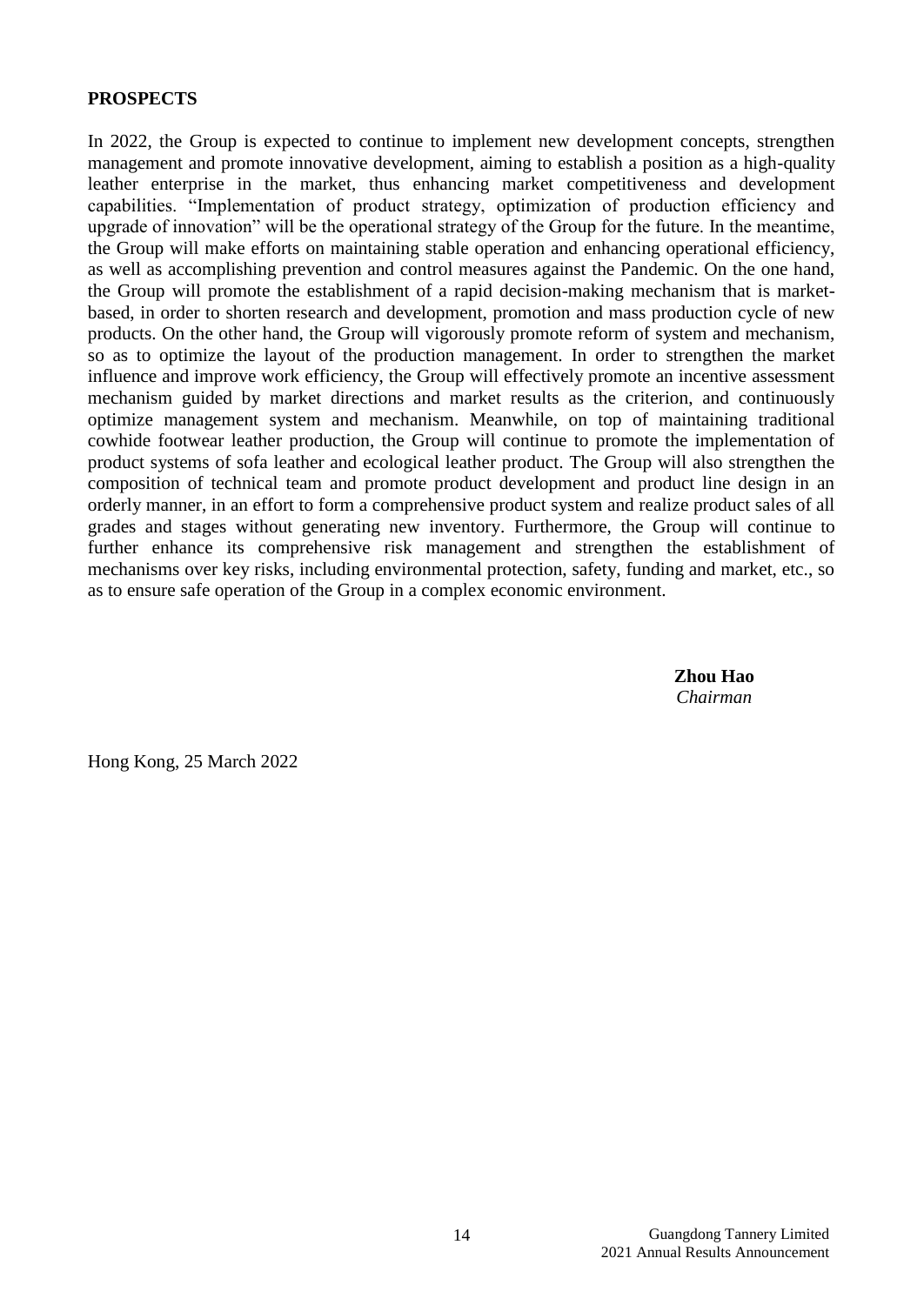# **MANAGEMENT DISCUSSION AND ANALYSIS**

# **Results**

The Group's consolidated loss attributable to shareholders for the year ended 31 December 2021 was HK\$19,943,000, representing an increase in loss of HK\$17,192,000 or 624.9% from HK\$2,751,000 for the corresponding period last year.

The net asset value of the Group as at 31 December 2021 was HK\$174,536,000, representing an increase of HK\$146,592,000 and HK\$148,272,000 as compared to the net asset value as at 31 December 2020 and 30 June 2021, respectively.

The Board does not recommend the payment of final dividend for the year ended 31 December 2021 (2020: Nil).

## **Business Review**

The Group has experienced the worst peak season since establishment during the second half of 2021, and were severely impacted by the shrinking demand, supply shock and weakening expectations attributed to the current economic downturn in China. In order to address the challenges above, the Group adhered to the work deployment strategies formulated at the beginning of the year and upheld the core targets of maintaining a stable operation; the Group abided by the main development principle of ensuring production, stability and cash flow in operation, analyzed the negative factors of the market with prudence, and strived to overcome the adverse impacts of the pandemic. The Group endeavored to maintain a stable production and operation, aiming to facilitate the smooth implementation of asset restructuring.

In terms of environmental protection, to improve the management of hazardous wastes, the Group increased its investment in environment improvement works during the year and rebuilt hazardous waste warehouses in accordance with the Administrative Regulations on Hazardous Waste. The Group also built additional waste gas collection and treatment facilities to process waste gas generated during production and sewage treatment, which effectively solved the problem of unorganized emission of waste gas and greatly improved the working environment. At the same time, the Group enhanced the communication and relationship with testing companies and solid waste treatment unit, and increased the quality inspection of each part, thereby improving the efficiency of day-to-day operation for environmental protection and handling the relevant environmental problems in a timely manner. The environmental protection pressure has thus been greatly lessened.

During the year, the total production volume of cowhides was 11,706,000 sq.ft., representing a decrease of 1,352,000 sq.ft. or 10.4% as compared to 13,058,000 sq.ft. last year. The production volume of grey hides was 5,706 tons, representing a decrease of 693 tons or 10.8% as compared to 6,399 tons last year. During the year, the total sales volume of cowhides was 12,262,000 sq.ft., representing a decrease of 2,687,000 sq.ft. or 18.0% as compared to 14,949,000 sq.ft. last year. The sales volume of grey hides was 5,706 tons, representing a decrease of 693 tons or 10.8% as compared to 6,399 tons last year.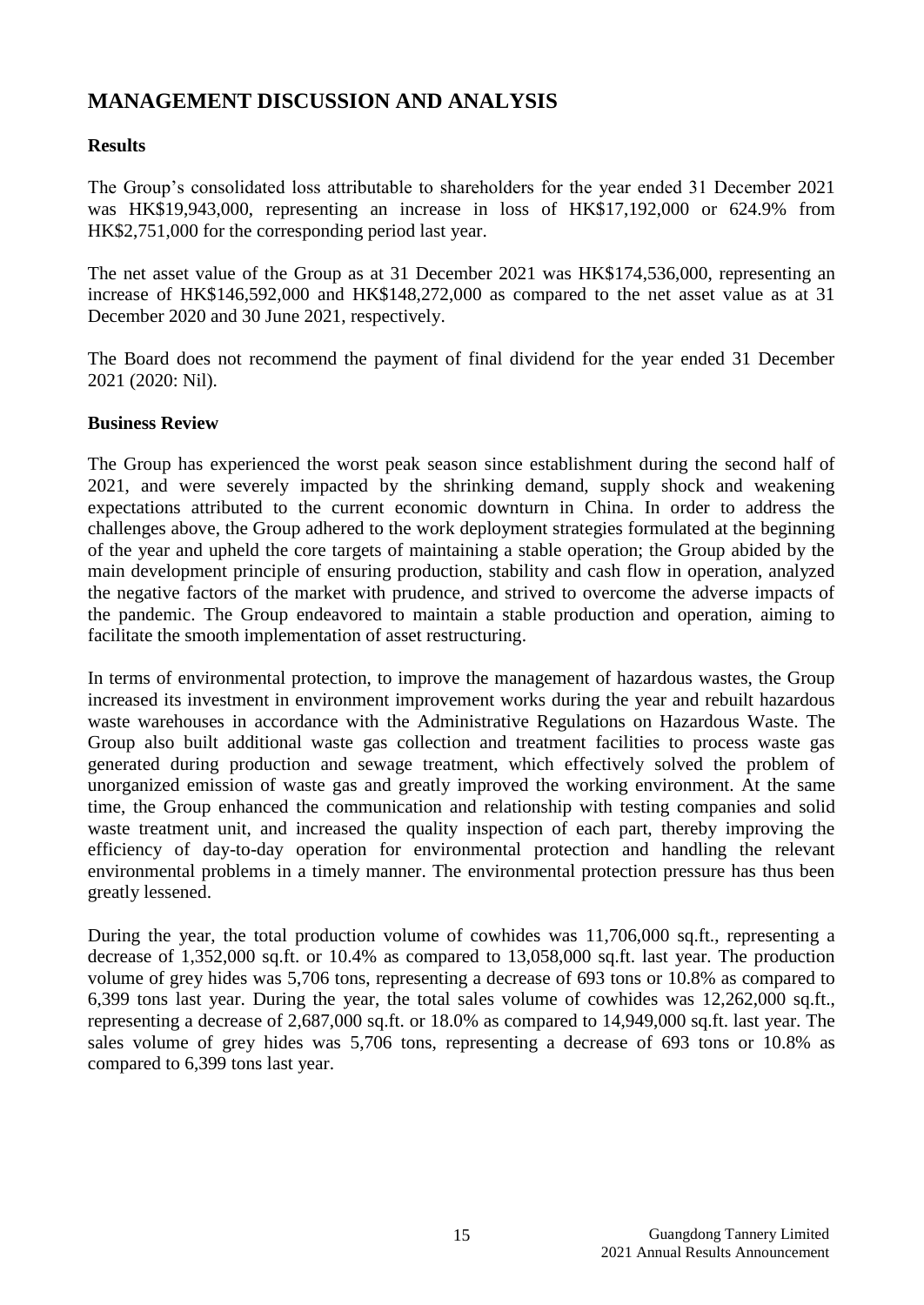In 2021, the Group's consolidated turnover was HK\$196,231,000, representing an increase of HK\$4,827,000 or 2.5% from HK\$191,404,000 last year, of which, the sales of cowhides was HK\$171,485,000 (2020: HK\$170,736,000), representing an increase of 0.4%; grey hides and other products were HK\$24,746,000 (2020: HK\$20,668,000), representing an increase of 19.7%. The Group maintained stable production and sales and adopted the marketing strategy of production and sales of all products while releasing production capacity, so as to strictly control the inventory time of new products. Through the continuous development of ecological leather and sofa leather projects, the Group's capabilities in innovation and research and development have been improved, thereby the sales revenue has increased as compared to last year.

In terms of production and operation, under the impact of the Pandemic, the orders of footwear leather were declining, the market demand of which continued to shrink. In response to the difficulties above, the Group actively carried out innovative projects of ecological leather and sofa leather. Firstly, on 4 February 2021, the Company was certified by the British LWG Environmental Auditing Protocol Issue 6.7.0 and was accredited with Gold Rating. It laid a solid foundation for the Company to carry out export sales and sofa leather projects as well as to enter the high-end supply chain market. The Group had also established business relationships with internationally renowned brands and entered a new phase of increasing production from small batch trial production. Secondly, the Group had established a production capacity system for the production and sales of all products. In terms of product development, the Group achieved a balanced production in off and peak seasons and balanced sales across different regional markets, and implemented effective sales strategies on different markets based on different product structures. Thirdly, the Group adopted a two-way procedure that combined self-operation and processing for sofa leather, thereby forming a rapid mass production; market reputation has thus been established quickly. Attribute to the above measures, the Group was able to stabilize production, workforce and operation even with the shrinking orders for footwear leather in the second half of the year.

In terms of procurement, during the year, the Group had paid close attention to the development of the Pandemic, and actively monitored the price trend of raw cowhides in the international market. The Group also made procurement with reference to sales order, inventory and product structure. In addition, the Group conducted procurement of raw materials according to the strategy of "procurement based on sales". The Group actively explored various channels for raw cowhides procurement, strategically reserved special leather chemicals and strived to reduce the procurement cost of the raw materials. During the year, the total procurement amounted to HK\$173,358,000, representing an increase of 30.8% as compared to the same period last year.

As at 31 December 2021, the Group's consolidated inventory amounted to HK\$91,534,000 (31 December 2020: HK\$60,260,000), representing an increase of HK\$31,274,000 or 51.9% as compared to that as at 31 December 2020. The Group continued to take inventory reduction and achieving positive cashflow as a priority. Against the backdrop of declining market demand, the Group controlled the purchase of raw leather and reduced inventory through multiple channels. During the year, the Group actively expanded the eco-leather and sofa leather projects. By reengineering production techniques as well as product ratification and integration, the problem of slow-moving inventory was resolved. The Group had reassessed the value of inventory based on its aging and net realizable value and made a reversal of net provision for inventory of HK\$2,106,000 for 2021 (2020: reversal of net provision for inventory of HK\$31,244,000).

As at 31 December 2021, the Group's property, plant and equipment amounted to HK\$45,434,000 (31 December 2020: HK\$42,871,000), representing an increase of HK\$2,563,000 or 6.0% as compared to that as at 31 December 2020. In view of the loss of the Group's operating results during the year, the recoverable amount of the plant and equipment was calculated by using value in use based on the discounted cash flow method and an impairment loss on plant and equipment of HK\$4,499,000 was made for 2021 (2020: HK\$3,183,000).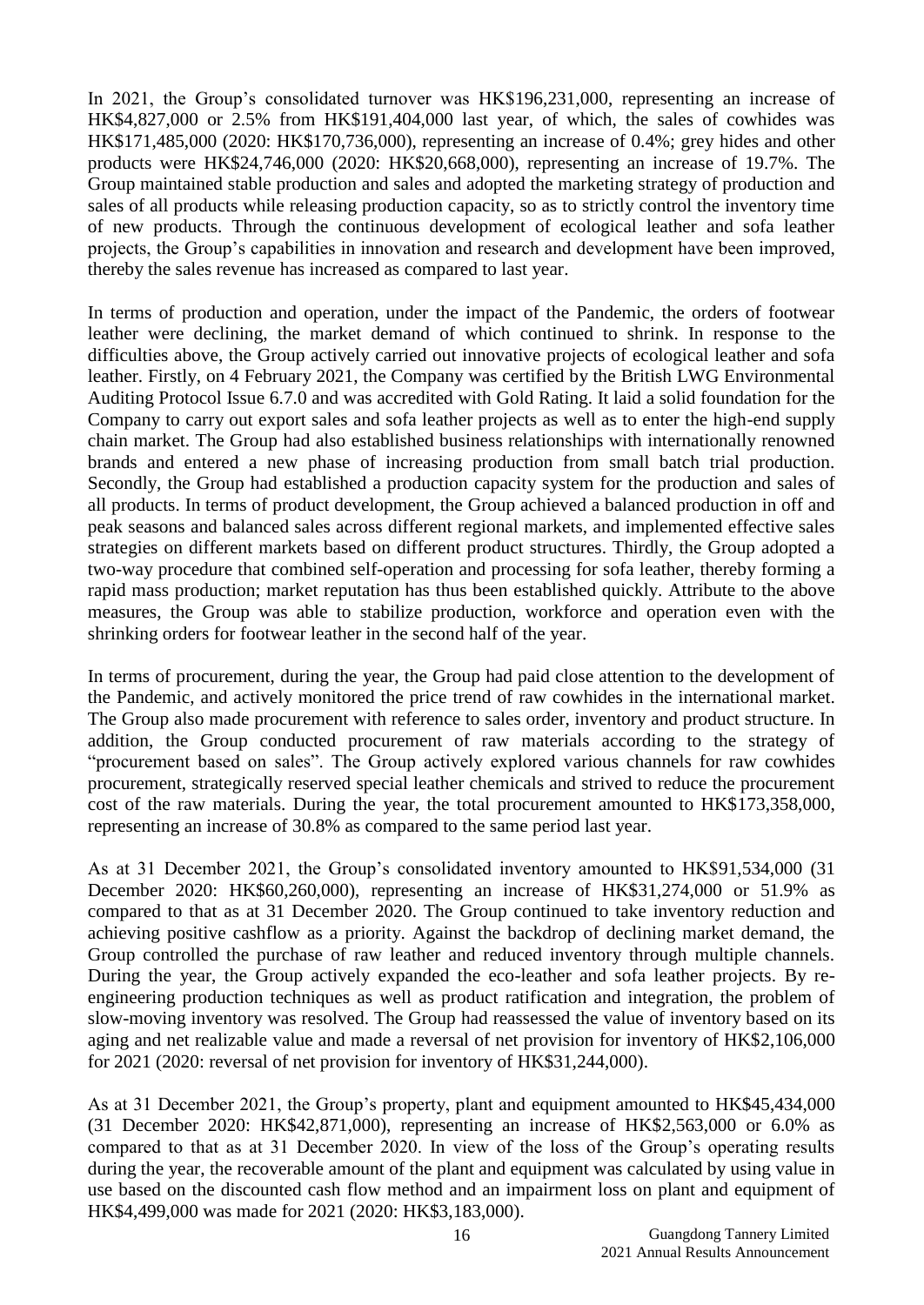# **Financial Review**

# *Liquidity and Financial Resources*

As at 31 December 2021, the Group's cash and cash equivalents amounted to HK\$18,942,000 (31 December 2020: HK\$60,939,000), representing a decrease of HK\$41,997,000 or 68.9% as compared to 31 December 2020, of which 17.1% were in Hong Kong dollars, 81.4% in Renminbi and 1.5% in United States dollars. Net cash outflow from operating activities for the year was HK\$39,405,000, which was mainly attributable to the increase in net cash outflow from the increase in inventory. Net cash outflow from investing activities was HK\$3,240,000, which was mainly attributable to the increase in payment for purchase of machinery and equipment. Net cash outflow from financing activities was HK\$415,000, which was mainly attributable to the payment of rental expenses.

As at 31 December 2021, the Group did not have any interest-bearing borrowings (31 December 2020: HK\$386,000, which were United States dollar interest-bearing borrowings). The Group's borrowings arose from short-term loans provided by a bank, which were secured by bank deposits, buildings and leasehold land prepayments of HK\$52,630,000 in total and charged at a floating rate. During 2020, the Group obtained a waiver of interests from the then immediate holding company on its long-term unsecured loans of HK\$137,200,000 for one year, commencing from 1 January 2020. On 28 September 2021, the then immediate holding company entered into a deed of waiver to waive the rights and entitlements of the Group to the repayment of the outstanding principal and interest accrued under its loans.

As at 31 December 2021, the Group's gearing ratio of interest-bearing borrowings to shareholders' equity plus interest-bearing borrowings was zero (31 December 2020: 1.36%). The annual interest rate of the borrowings during the period was approximately 1.3% to 2.0%. During the year, the Group's interest expenses amounted to HK\$1,994,000, representing a decrease of 57.1% as compared with the same period of last year, which was mainly due to a waiver of interests on its long-term unsecured loans in the fourth quarter.

As at 31 December 2021, the Group had banking facilities of HK\$48,924,000 in total which are all unutilized; whereas as at 31 December 2020, the Group had banking facilities and an unsecured loan facility from a fellow subsidiary of HK\$71,292,000, of which HK\$386,000 was utilized and the remaining HK\$70,906,000 was unutilized. Taking into account the existing cash resources and available credit facilities, the Group has adequate financial resources to meet its day-to-day operational requirements.

# *Capital Expenditure*

As at 31 December 2021, the net amount of non-current assets including property, plant and equipment and right-of-use assets amounted to HK\$58,056,000, representing an increase of HK\$2,604,000 over the net value of HK\$55,452,000 as at 31 December 2020. The capital expenditure for the year amounted to HK\$5,755,000 (2020: HK\$5,769,000) in total, which was mainly attributable to the payment of acquisition of machinery and equipment to meet the production needs of the Group.

# *Pledge of Assets*

As at 31 December 2021, the Group's bank deposits of HK\$123,000 (31 December 2020: HK\$2,600,000), buildings of HK\$39,482,000 (31 December 2020: HK\$37,392,000) and leasehold land prepayments of HK\$12,622,000 (31 December 2020: HK\$11,629,000) were pledged to a bank to secure general banking facilities.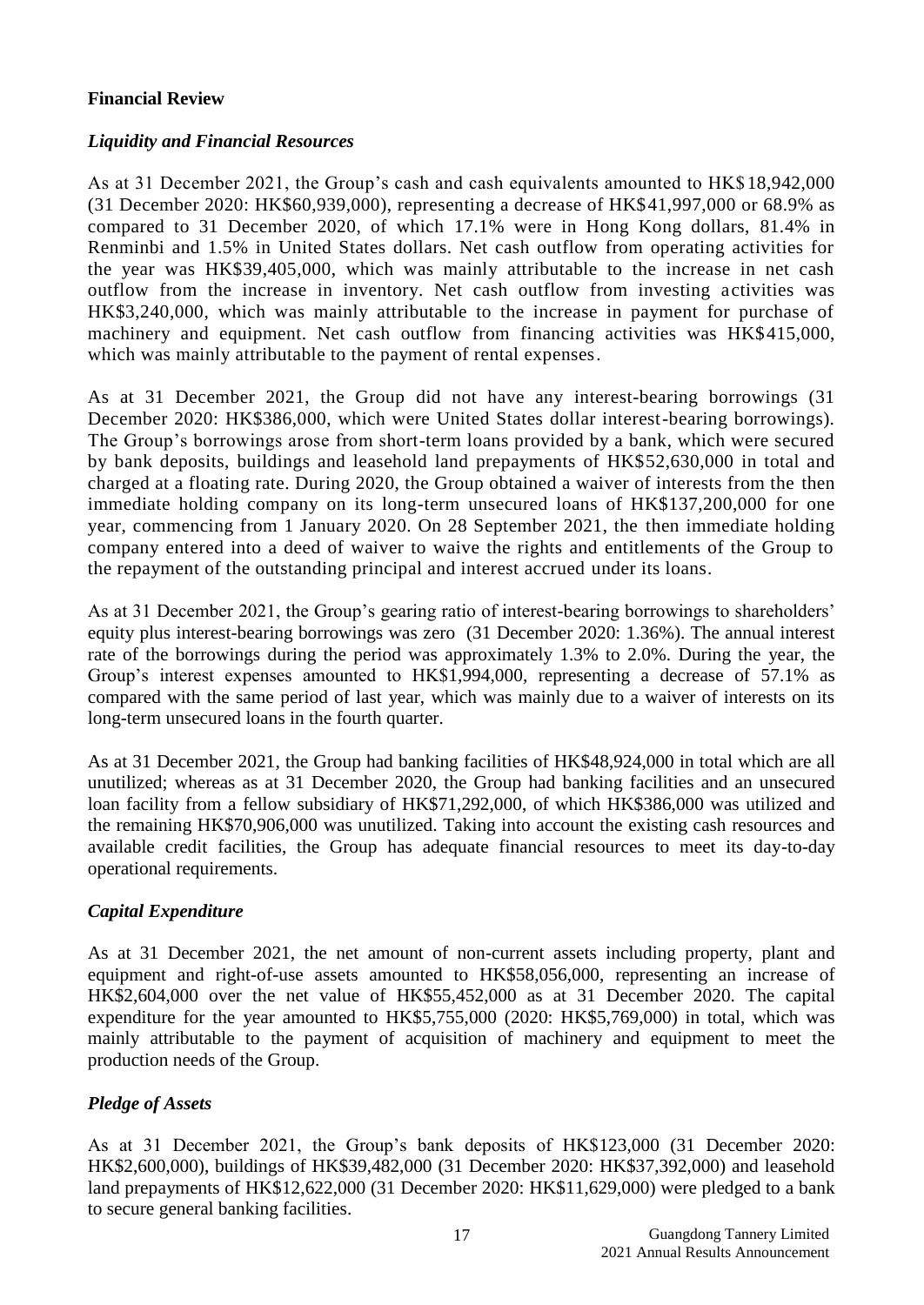# *Foreign Exchange Exposure*

The assets, liabilities and transactions of the Group are basically denominated in Hong Kong dollars, United States dollars or Renminbi. The Group is exposed to foreign currency risk primarily from purchases from overseas suppliers that are denominated in a currency other than the functional currency of the operations to which they relate. The currency giving rise to this risk is mainly the United States dollars against Renminbi. The Group did not hedge its exposure to risks arising from fluctuations in exchange rates during the year. Should the Group consider that its exposure to foreign currency risk justifies hedging, it may use forward or hedging contracts to reduce the risks.

## *Remuneration Policy for Employees*

As at 31 December 2021, the Group had 364 staff (31 December 2020: 392). The Group's remuneration policy is based on its operating results and the employees' performance. The Group has adopted a performance-based appraisal scheme for its employees and established an operation assessment mechanism focusing on "accountability and performance". Based on the Group's operating efficiency, the incentive scheme provides bonuses to the management, key officers and outstanding employees according to different ranking and individual performance, which effectively motivates employees to make contribution. In addition, the Group offered social and medical insurance coverage and pension schemes to all employees in different areas.